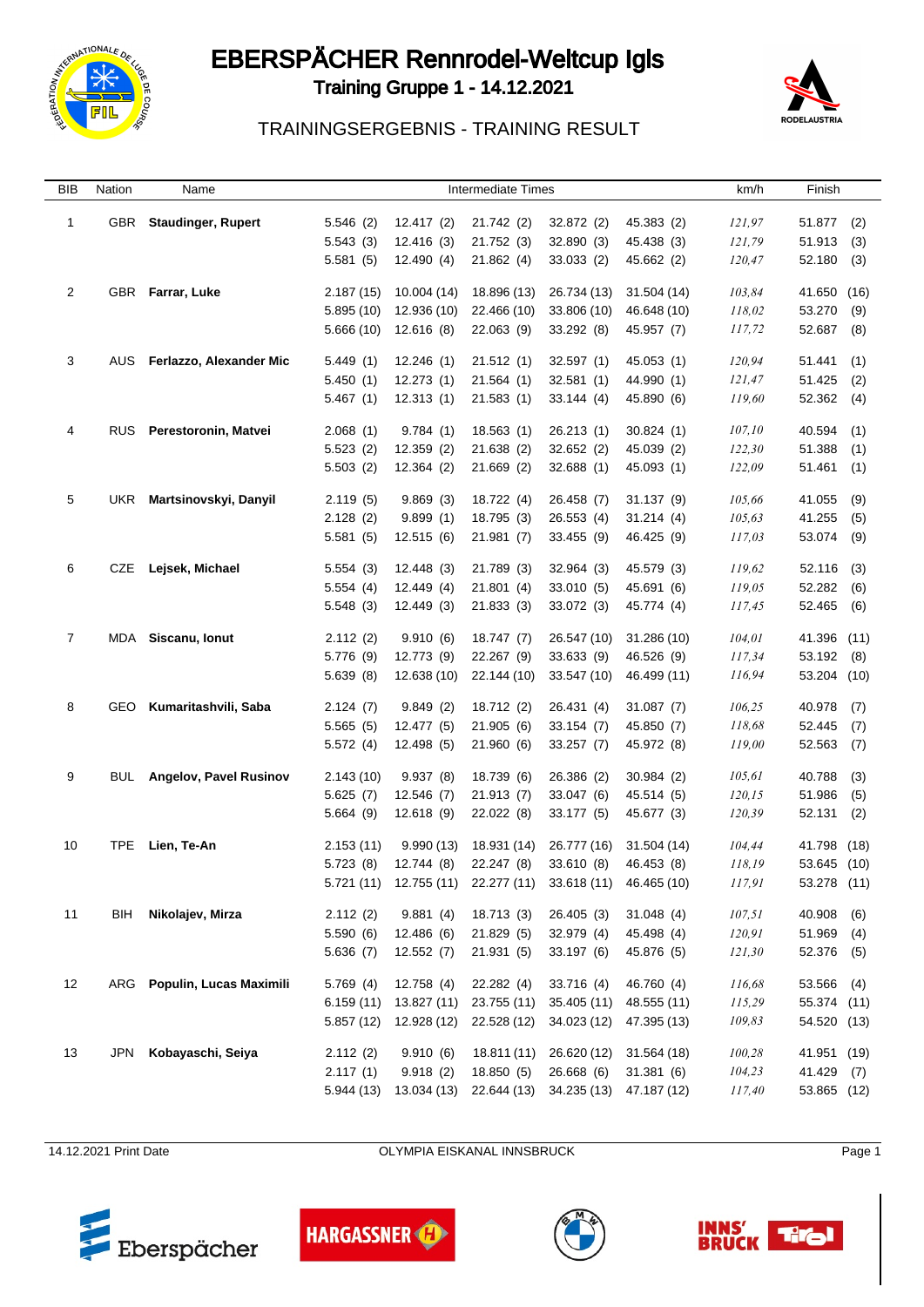

# EBERSPÄCHER Rennrodel-Weltcup Igls





### TRAININGSERGEBNIS - TRAINING RESULT

| <b>BIB</b> | Nation | Name                 |                       |                       | <b>Intermediate Times</b>                                  |                          |                         | km/h         | Finish           |            |
|------------|--------|----------------------|-----------------------|-----------------------|------------------------------------------------------------|--------------------------|-------------------------|--------------|------------------|------------|
| 14         | RUS.   | Loginova, Diana      | 11.013(1)<br>2.141(4) | 20.931(1)<br>9.936(3) | 29.172 (1)<br>18.738 (1)                                   | 34.900 (1)<br>26.426 (2) | 36.789 (1)<br>31.061(2) | 107,35       | 44.135<br>40.922 | (1)<br>(3) |
|            |        |                      | 0.000                 | 0.000                 | 0.000                                                      | 0.000                    | 0.000                   |              |                  | <b>DNS</b> |
| 15         | NED    | Obratov, Daria       | 2.183(14)             | 10.065 (16)           | 18.976 (15)                                                | 26.755 (15)              | 31.469 (13)             | 105,45       | 41.531 (14)      |            |
|            |        |                      | 2.180(11)             | 10.064(9)             | 18.973 (8)                                                 | 26.740 (7)               | 31.437(7)               | 104,96       | 41.441           | (8)        |
|            |        |                      | 2.176(8)              | 10.088(8)             | 19.070 (7)                                                 | 26.875 (5)               | 31.579(5)               | 104,81       | 41.627           | (6)        |
|            |        |                      |                       |                       |                                                            |                          |                         |              |                  |            |
| 16         | NED    | Obratov, Dania       | 2.209(19)             | 10.218 (21)           | 19.196 (20)                                                | 27.004 (20)              | 31.699 (20)             | 104,78       | 41.771 (17)      |            |
|            |        |                      | 2.225(13)             | 10.347 (13)           | 19.425 (13)                                                | 27.293 (13)              | 32.012 (13)             | 104,37       | 42.083 (12)      |            |
|            |        |                      | 2.195(10)             | 10.321(11)            | 19.436 (11)                                                | 27.346 (11)              | 32.086 (11)             | 104,01       | 42.185 (11)      |            |
| 17         |        | CAN Hodgson, Makena  | 2.137(8)              | 9.970(10)             | 18.809 (10)                                                | 26.468 (8)               | 31.077(6)               | 107,51       | 40.857 (4)       |            |
|            |        |                      | 2.146(6)              | 9.943(4)              | 18.750 (2)                                                 | 26.399 (1)               | 30.996(1)               | 107,25       | 40.752 (1)       |            |
|            |        |                      | 2.150(2)              | 9.959(1)              | 18.787 (1)                                                 | 26.459 (1)               | 31.071 (1)              | 106,80       | 40.867 (1)       |            |
|            |        |                      |                       |                       |                                                            |                          |                         |              |                  |            |
| 18         |        | CAN Corless, Natalie | 2.170(13)             | 9.979(12)             | 18.789 (9)                                                 | 26.432 (5)               | 31.026(3)               | 107,31       | 40.759           | (2)        |
|            |        |                      | 2.166(8)              | 9.979(6)              | 18.811(4)                                                  | 26.479 (3)               | 31.084(3)               | 106,98       | 40.845           | (2)        |
|            |        |                      | 2.161(5)              | 10.005(4)             | 18.877 (3)                                                 | 26.590 (3)               | 31.221(2)               | 106,44       | 41.041           | (2)        |
| 19         |        | CAN Allan, Kailey    | 2.138(9)              | 9.943(9)              | 18.785 (8)                                                 | 26.474 (9)               | 31.099(8)               | 106,69       | 40.985           | (8)        |
|            |        |                      | 2.141(4)              | 10.081 (12)           | 19.138 (12)                                                | 26.952 (10)              | 31.630 (10)             | 105,93       | 41.533 (10)      |            |
|            |        |                      | 2.153(3)              | 9.977(2)              | 18.853 (2)                                                 | 26.574 (2)               | 31.223(3)               | 106, 31      | 41.098           | (3)        |
|            |        |                      |                       |                       |                                                            |                          |                         |              |                  |            |
| 20         |        | MDA Descalui, Doina  | 2.201(18)             | 10.092 (19)           | 19.033 (19)                                                | 26.848 (18)              | 31.559(17)              | 104,28       | 41.593 (15)      |            |
|            |        |                      | 2.284(14)             | 10.778 (14)           | 20.073 (14)                                                | 28.089 (14)              | 32.888 (14)             | 103,32       | 43.022 (14)      |            |
|            |        |                      | 2.237(11)             | 10.229 (10)           | 19.318 (10)                                                | 27.277 (10)              | 32.054 (10)             | 103,78       | 42.182 (10)      |            |
| 21         | BUL    | Marinova, Detelina   | 2.188(16)             | 10.030 (15)           | 18.976 (15)                                                | 26.803 (17)              | 31.514 (16)             | 104,80       | 41.515 (13)      |            |
|            |        |                      | 2.157(7)              | 9.994(7)              | 18.937(7)                                                  | 26.755 (8)               | 31.464 (8)              | 104,71       | 41.488 (9)       |            |
|            |        |                      | 2.158(4)              | 10.099(9)             | 19.126 (9)                                                 | 26.994 (9)               | 31.720 (8)              | 104,53       | 41.771 (7)       |            |
|            |        |                      |                       |                       |                                                            |                          |                         |              |                  |            |
| 22         | TPE    | Lin, Sin-Rong        | 2.248(21)             | 10.182 (20)           | 19.265 (21)                                                | 27.185 (21)              | 31.971 (21)             | 103,45       | 42.114 (21)      |            |
|            |        |                      | 2.168(9)              | 10.048(8)             | 19.129 (10)                                                | 27.073 (12)              | 31.870 (12)             | 103,07       | 42.060 (11)      |            |
|            |        |                      | 2.162(6)              | 10.046(6)             | 19.075 (8)                                                 | 26.975 (8)               | 31.756 (9)              | 103,60       | 41.928           | (8)        |
| 23         | IRL.   | Desmond, Elsa        | 2.224(20)             | 10.070 (17)           | 19.028 (18)                                                | 26.887 (19)              | 31.673 (19)             | 101,92       | 42.038 (20)      |            |
|            |        |                      |                       |                       | 2.178 (10) 10.080 (11) 19.134 (11) 27.028 (11) 31.840 (11) |                          |                         | 102,76       | 42.132 (13)      |            |
|            |        |                      | 2.170(7)              |                       | 10.044 (5) 19.038 (5) 26.923 (7)                           |                          | 31.706(7)               | $\it 102,88$ | 42.082 (9)       |            |
|            |        |                      |                       |                       |                                                            |                          |                         |              |                  |            |
| 24         |        | NZL Cox, Ella        | 2.194(17)             | 10.078 (18)           | 18.994 (17)                                                | 26.736 (14)              | 31.398 (12)             | 106,71       | 41.278 (10)      |            |
|            |        |                      | 2.187(12)             | 10.078 (10)           | 19.032 (9)                                                 | 26.810 (9)               | 31.485(9)               | 106,17       | 41.397 (6)       |            |
|            |        |                      | 2.183(9)              | 10.075(7)             | 19.052 (6)                                                 | 26.880 (6)               | 31.587(6)               | 105,71       | 41.568           | (5)        |
| 25         | CZE    | Cezikova, Anna       | 2.158(12)             | 9.973(11)             | 18.839 (12)                                                | 26.589 (11)              | 31.334(11)              | 103,68       | 41.421 (12)      |            |
|            |        |                      | 0.000                 | 0.000                 | 0.000                                                      | 0.000                    | 0.000                   |              |                  | <b>DNS</b> |
|            |        |                      | 0.000                 | 0.000                 | 0.000                                                      | 0.000                    | 0.000                   |              |                  | <b>DNS</b> |
|            |        |                      |                       |                       |                                                            |                          |                         |              |                  |            |
| 26         |        | CZE Vejdelek, Filip  | 2.159(1)              | 10.083(2)             | 18.968 (2)                                                 | 26.686 (2)               | 31.331(2)               | 108,33       | 41.226           | (2)        |
|            |        | Pekny, Zdenek        | 2.192(5)              | 9.999(6)              | 18.826 (6)                                                 | 26.501 (6)               | 31.156(6)               | 108,24       | 41.030 (4)       |            |
|            |        |                      | 2.176(2)              | 9.993(2)              | 18.831 (2)                                                 | 26.558 (2)               | 31.287(2)               | 106,94       | 41.240           | (2)        |

14.12.2021 Print Date **OLYMPIA EISKANAL INNSBRUCK** Page 2